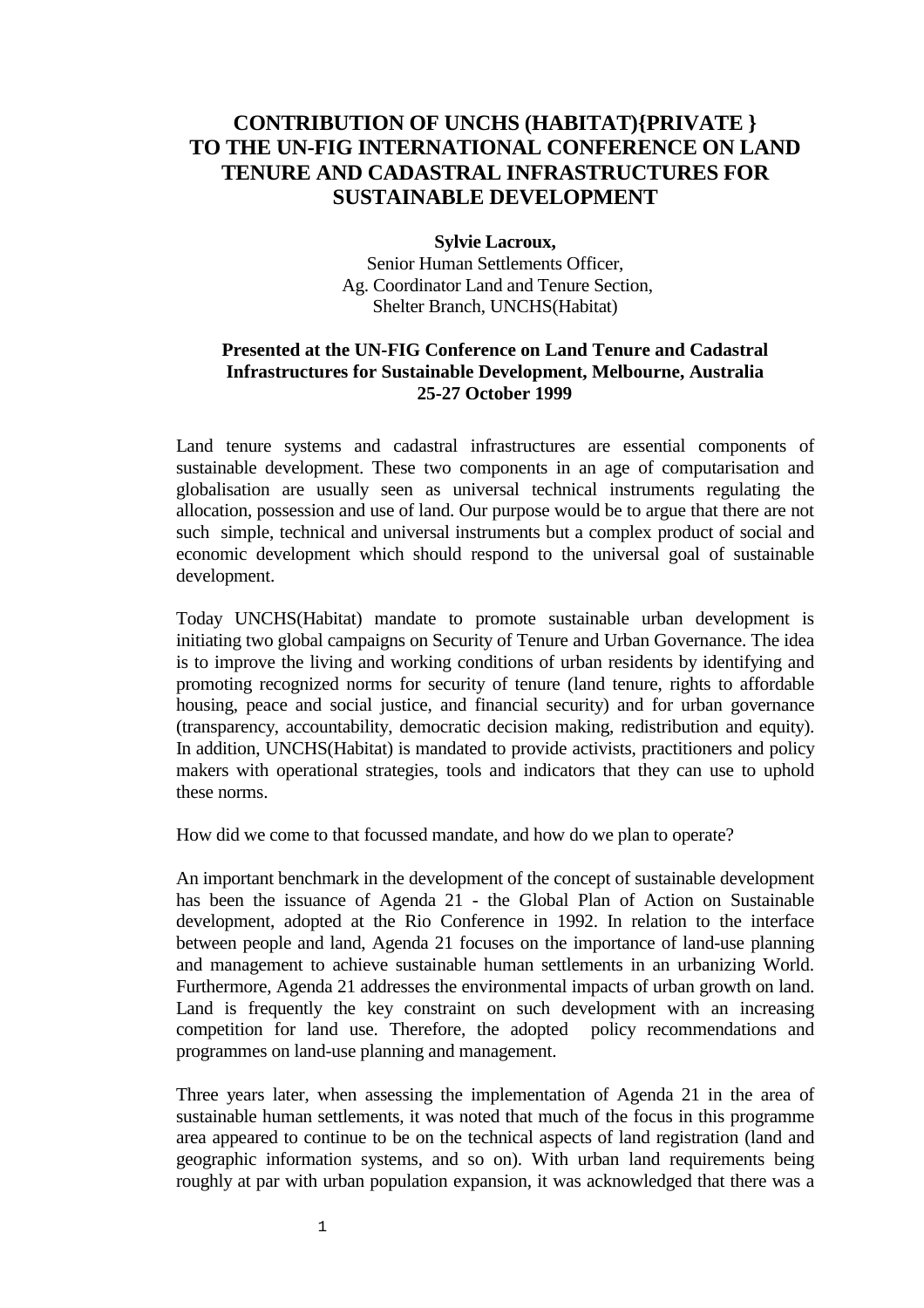need to manage the process of land planning, acquisition and development to avoid ecological damage, to reduce the cost of urban development and to guide the conversion of agricultural land for urban use. Controlling this situation at the urban frontier should be a priority of human settlements action. It was clearly identified that what has hindered it so far was the political sensitivity of the land issue.

Control over land tenure is, after all, still the basis of power in many societies. However, this situation did not prevent UN initiative from attempting to assist countries in this regard. UN technical assistance focusing on the regulatory reform, legislation, enforcement, management mechanisms. Coordinated by the UN Commission on Sustainable Development and involving concerned agencies such as UNEP, FAO, UNCHS an integrated approach to the planning and management of land resources had become the new priority.

In June 1996, the Habitat Agenda - the Global Plan of Action on Human Settlements, adopted by the second United Nations Conference on Human settlements - Habitat II addressed the need for land and shelter for all and land policies for sustainable human settlements in an urbanizing world. Through a world-wide process of consultations associating partners, stakeholders both from the public and private sector, a Global Platform on Access to Land and Security of Tenure as conditions for Sustainable Shelter and Urban Development was prepared in support of the implementation of the Habitat Agenda. The Habitat II Global Platform on land issues identified five areas of policy implementation:

- 1) Strengthening the role of local governments for a decentralized land management and administration system;
- 2) Regularizing the informal land development process;<br>3) Involving communities in the process of tenure
- Involving communities in the process of tenure regularization and land development;
- 4) Promoting the private sector participation including public-private partnership for better land management and greater access to land and security of tenure; Developing a regulatory framework through norms, standards and controls for facilitating implementation and financing. Land administration guidelines were issued in that respect calling for an open land market, for facilitating credit for land acquisition and servicing under different forms of tenure.

Keeping in mind the aim of increasing the supply of urban land, particularly for the low-income groups of the society, measures were issued to improve the cadastral infrastructure system. Cadastral reforms were even proposed to tackle the problems. Here are some of these measures:

- a) Reduce legal restrictions;
- b) Reduce bureaucratic procedures including pricing, required by land-regulation systems;
- c) Improve the ability of cadastral, land-registration and land-information systems to clear titles and formally define parcels.

It is important to add that following on the recommendations of the Beijing Conference on Women and Development held in 1995, the gender perspective in land delivery, land management, land administration had to be critically re-visited. The accorded guiding principle in that area has been and remains that: "Men and women shall have full and equal access to economic resources, including the right to inheritance and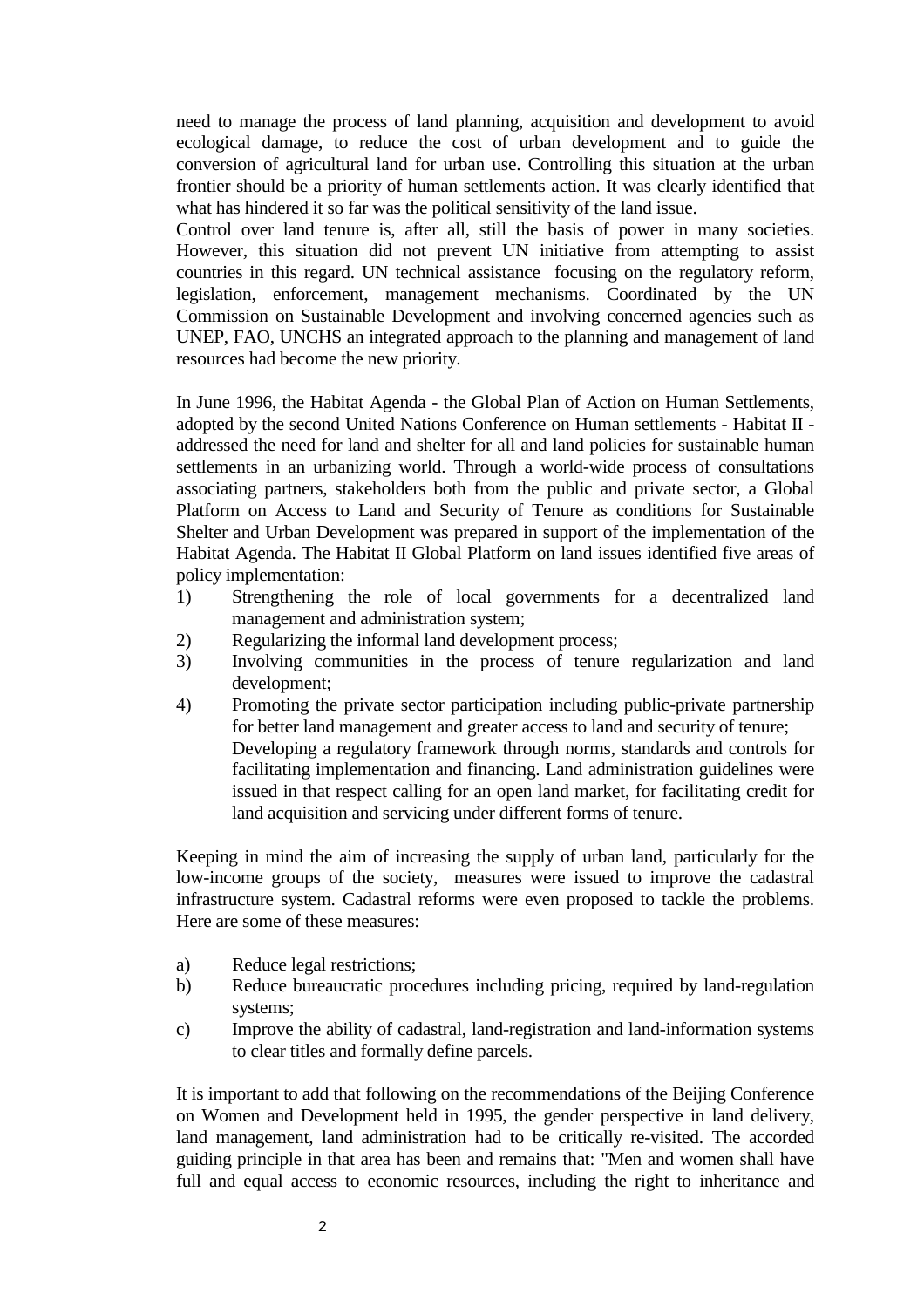ownership of land and property?" Beijing Platform for Action, paragraph 63 b).

Involved in the consultative process for the preparation of the Habitat II Conference and later active participants during the Conference itself, today a major partner of UNCHS(Habitat) committed to the implementation of the Habitat Agenda, the profession of surveying - represented by their International Federation of Surveyors(FIG), who is the main convenor together with various United Nations Organisations of this International Conference, has for long contributed to the reflection on how to improve land tenure and cadastral systems to achieve the broad goals of sustainable development.

Let's go back to a presentation titled: "Helping Cities Work" made by Professor Ian Williamson, Chair of the FIG Commission on the Cadastre and Land management at the Habitat II Regional Policy Consultation on Access to Land and Security of Tenure for Sustainable Development held in Jakarta, 28-30 August 1995. The presentation highlighted three main issues:

Inefficient land markets;

Who owns what, where and at which cost?:

Managing urban infrastructure.

In conclusion, a very useful set of actions related to cadastral and land information systems for the operation of land markets and the efficient management of cities markets was produced . What progress would have been made in that direction, where do we stand today? Preparations for Habitat  $II + 5$  review of progress made since Istanbul are on the way.

According to the report of the Executive Director of Habitat to the last session of the Commission on Human Settlements held in May this year, under the area of sustainable land-use, the Centre launched a Land Management Programme to implement the Habitat Agenda related recommendations and the New Delhi Declaration, the Global Platform on Access to Land and Security of Tenure as a condition for Sustainable Shelter and Urban development. As a result of extensive consultations with partners, a memorandum of understanding was signed between FIG and UNCHS(Habitat). Consultations with United Nations organisations, namely the United Nations Environment Programme (UNEP) and the Food and Agriculture Organisation of the United Nations (FAO) have been held on the issue of land-use management in order to provide a coordinated response for the implementation of Chapter 10 of Agenda 21. The present Melbourne International Conference on land tenure and cadastral infrastructures for sustainable development, called by various UN Agencies and FIG, has to be situated in that global context. Similarly, UNCHS is contributing to the preparation of an international conference on multi-functional agriculture and land management to be convened by FAO and the Netherlands later in the year. Both Conferences will report to the Commission on Sustainable Development at its "CSD 2000" meeting.

A booklet titled "Basic facts on Urbanization" issued in May 1999 by UNCHS(Habitat)provide an overview of the global situation on the challenge of sustainable urban development. The global picture remains alarming. Conventional urban development practices have tended to channel public resources towards "formal" areas: manufacturing and commercial zones, and regularized residential areas.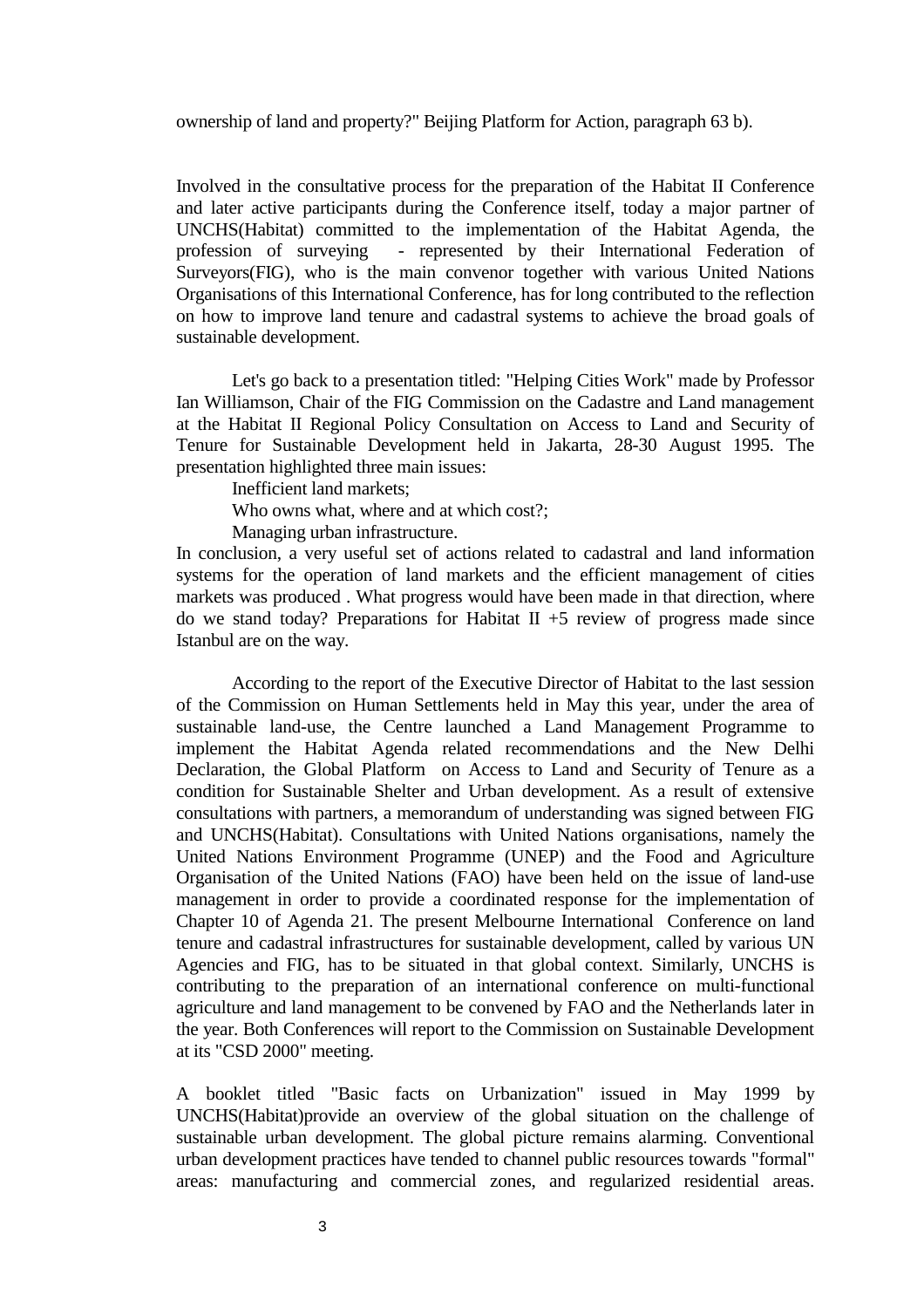Municipal investments in informal settlements and peripheral zones are far fewer, as is the provision of shelter and basic services by Local Authorities. Privatized municipal service delivery, coupled with the elimination of public subsidies, has largely excluded the residents of informal settlements. Low-income groups and the homeless do not represent an effective economic demand as they cannot afford installments and service charges. Most households, basic services, productive enterprises, and social organisation is therefore undertaken by low-income families and their organisations. People's development processes, rather than public interventions or private investment, are the primary engines of growth of the "informal city". Moreover, the absence of inclusive urban management strategies that adequately address the needs of lowincome and informal settlements is particularly alarming given current demographic trends. This demonstrates that the systematic support by governments to people'development processes is an effective strategy for urban development. Similarly, Municipal Authorities and their administration, which draw upon neighbourhood plans and systematically consult with local initiatives in informal settlements, are able to formulate city-wide plans better and to ensure their implementation. They are also in a more informed position to allocate scarce public resources towards investments in infrastructure, services and facilities that can address the diverse needs of urban residents.

As a local planning and management tools, land information and cadastral systems should adapt to these changes in local policies and strategies. The need to develop efficient municipal cadastres/land information systems in support to these new local strategies has become urgent. Successful experiences have been developed in Latin America. Some African countries are initiating the same process. Let's keep in mind that an efficient municipal cadastre depends on an efficient, comprehensive, flexible and - most important - people-oriented land tenure and land registration system. Most of the existing systems need to be revisited to respond to universal human rights.

This bring us back to the present focus of the two Global Campaigns which are about to be launched to facilitate the implementation of the Habitat Agenda. The two Global Campaigns on Security of Tenure and Urban Governance will aim at fostering the two main goals of Adequate Shelter for All and Sustainable Human Settlements in an Urbanizing world. The two campaigns call for the promotion of types of residential tenure as well as cadastral and land administration systems which provide security of housing rights for all.

We adhere to the definition of a cadastre which is a public register of the quantity, value and ownership of the land and property in a country complied for the purpose of legal registration of rights and taxation. As such, it is an essential instrument to govern any country or society. Cadastral systems are an expression of political power, battles of history, and social preferences, and may derive from centuries of conflict, conquest and war, progress and social change. Revisiting cadastral systems would include essential elements such as: policy, legal, institutional framework, administrative capacity etc. Short term, technical solutions can offer little except the promise of problems in the future. The task ahead is appealing. Let's face it and join efforts in developing the Global Campaigns on Security of Tenure and Urban Governance.